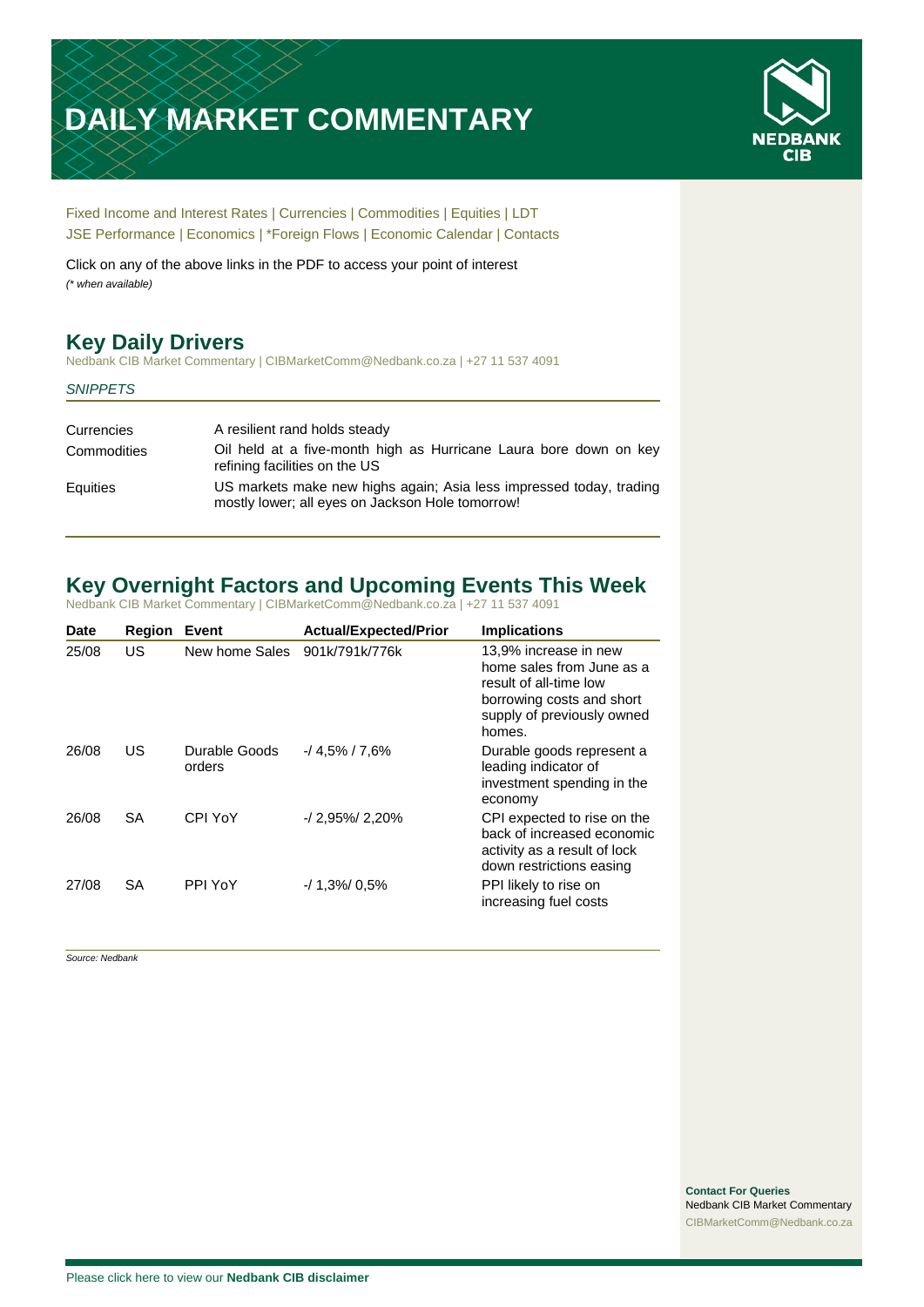## <span id="page-1-0"></span>**Fixed Income and Interest Rates**

Bond flow sales |+2711 535 4021 | Corporate Money Markets | +2711 535 4007 | Business Bank Money Markets | +2711 535 4006

| <b>Bonds</b>                  | <b>Last price</b> | Δ<br>1d | Δ<br><b>MTD</b> | Δ<br><b>YTD</b> | Δ<br>12Month | <b>MTD</b> trend |
|-------------------------------|-------------------|---------|-----------------|-----------------|--------------|------------------|
|                               | %                 | bps     | bps             | bps             | bps          |                  |
|                               |                   |         |                 |                 |              |                  |
| R208-0,6 yrs                  | 3,52              | $-2,00$ | $-3,50$         | $-322,60$       | $-307,00$    | ψ                |
| R186-6,3 yrs                  | 7.36              | $-1,60$ | $-14,50$        | $-88,10$        | $-89,30$     | ψ                |
| R2030-9,4 yrs                 | 9,26              | $-3,50$ | 3,10            | 24,40           | 29,80        | ۸                |
| R2048-27,5 yrs                | 11,45             | $-6,05$ | $-0,55$         | 137,25          | 152,85       | ψ                |
| US 10 yr                      | 0,71              | 2,37    | 17,90           | $-121,13$       | $-82,80$     | φ                |
| <b>UK 10 yr</b>               | 0,26              | 5,00    | 15,90           | $-55,90$        | $-21,80$     | ۸                |
| German 10 yr                  | $-0,43$           | 6,00    | 9,30            | $-24,60$        | 24,40        | ۸                |
| Japan 10 yr                   | 0,04              | 0,60    | 2,10            | 5,20            | 30,50        | φ                |
|                               |                   | Δ       | Δ               | Δ               | Δ            | <b>MTD</b> trend |
| <b>Money Market</b>           | <b>Last price</b> | 1d      | <b>MTD</b>      | <b>YTD</b>      | 12Month      |                  |
|                               | $\frac{9}{20}$    | bps     | bps             | bps             | bps          |                  |
| SA repo rate                  | 3,50              | 0,00    | 0,00            | $-300,00$       | $-300,00$    | ۰                |
| SA prime rate                 | 7,00              | 0,00    | 0,00            | $-300,00$       | $-300,00$    | ٠                |
| SA CPI (MTD = previous month) | 2,20              |         | 10,00           | $-180.00$       | $-230,00$    | ۸                |
| SA 3m JIBAR                   | 3,44              | 0,00    | $-21,60$        | $-335,80$       | $-337,50$    | ψ                |
| SA 3m NCD                     | 3,45              | 0,00    | $-17,50$        | $-337,50$       | $-332,50$    | ψ                |
| SA 6m NCD                     | 3,53              | $-2,50$ | $-25,00$        | $-380,00$       | $-372,50$    | ψ                |
| SA 12m NCD                    | 3,78              | 0.00    | $-37,50$        | $-385.00$       | $-380,00$    | ψ                |
| US 3m LIBOR                   | 0,23              | $-1,63$ | $-1,50$         | $-167,46$       | $-191,06$    | ψ                |
| UK 3m LIBOR                   | 0,07              | 0,10    | $-1,36$         | $-72,09$        | $-69,13$     | ψ                |
| Japan 3m LIBOR                | $-0,05$           | 0.00    | 0,33            | $-0,45$         | 3,40         | φ                |
|                               |                   |         |                 |                 |              |                  |

| <b>FRAs and Swaps</b>            | Last price     | Δ<br>1d | Δ<br><b>MTD</b> | Δ<br><b>YTD</b> | Δ<br>12Month | <b>MTD</b> trend |
|----------------------------------|----------------|---------|-----------------|-----------------|--------------|------------------|
|                                  | $\frac{9}{20}$ | bps     | bps             | bps             | bps          |                  |
| 3X6 FRA                          | 3,46           | 0,00    | $-3,00$         | $-315,00$       | $-319,50$    | ψ                |
| 6X9 FRA                          | 3,48           | 0,00    | 4,00            | 3,00            | 4,00         | ۸                |
| 9X12 FRA                         | 3,56           | 0,00    | $-2,50$         | $-293,50$       | $-291,50$    | ψ                |
| 18X21 FRA                        | 4,03           | 0,00    | $-9,00$         | $-254,50$       | $-251,50$    | ψ                |
| SA 2yr Swap                      | 3,72           | 4,10    | $-6,00$         | $-286,50$       | $-286,50$    | ψ                |
| SA 3yr Swap                      | 4,07           | 0,00    | $-7,50$         | $-260,00$       | $-260,50$    | ψ                |
| SA 5yr Swap                      | 5,03           | 1,00    | $-5,00$         | $-192,00$       | $-189,00$    | ψ                |
| SA 10yr Swap                     | 6,99           | 6,50    | $-2,50$         | $-69,00$        | $-62,00$     | ψ                |
| SA 15yr Swap                     | 7,77           | 5,50    | $-3,00$         | $-29,00$        | $-18,20$     | J                |
|                                  |                |         |                 |                 |              |                  |
|                                  |                | Δ       | Δ               | Δ               | Δ            | <b>MTD</b> trend |
| <b>Spreads</b>                   | Last price     | 1d      | <b>MTD</b>      | <b>YTD</b>      | 12Month      |                  |
|                                  | $\frac{9}{20}$ | bps     | bps             | bps             | bps          |                  |
| 2v10v                            | $-3,27$        | $-2,40$ | $-3,50$         | $-217,50$       | $-224,50$    | ψ                |
| 3v10y                            | $-2,92$        | $-6,50$ | $-5,00$         | $-191,00$       | $-198,50$    | ψ                |
| R2030-R208                       | 5,75           | $-1,50$ | 6,60            | 347,00          | 336,80       | φ                |
| R2048-R2030                      | 2,19           | $-2,55$ | $-3,65$         | 112,85          | 123,05       | V                |
| 5y-R2030                         | $-4,23$        | 4,50    | $-8,10$         | $-216,40$       | $-218,80$    | ψ                |
| 10y-R2030                        | $-2,27$        | 10,00   | $-5,60$         | $-93,40$        | $-91,80$     | ψ                |
| 15y-R2030                        | $-1,49$        | 9,00    | $-6,10$         | $-53,40$        | $-48,00$     | ψ                |
| SA 5yr CDS spread - basis points | 286,50         | 0,00    | $-24,50$        | 120,00          | 98,00        | ψ                |

#### **US 10 Year Yield SA 10 Year Yield**



*Source: Bloomberg, Nedbank Source: Bloomberg, Nedbank*

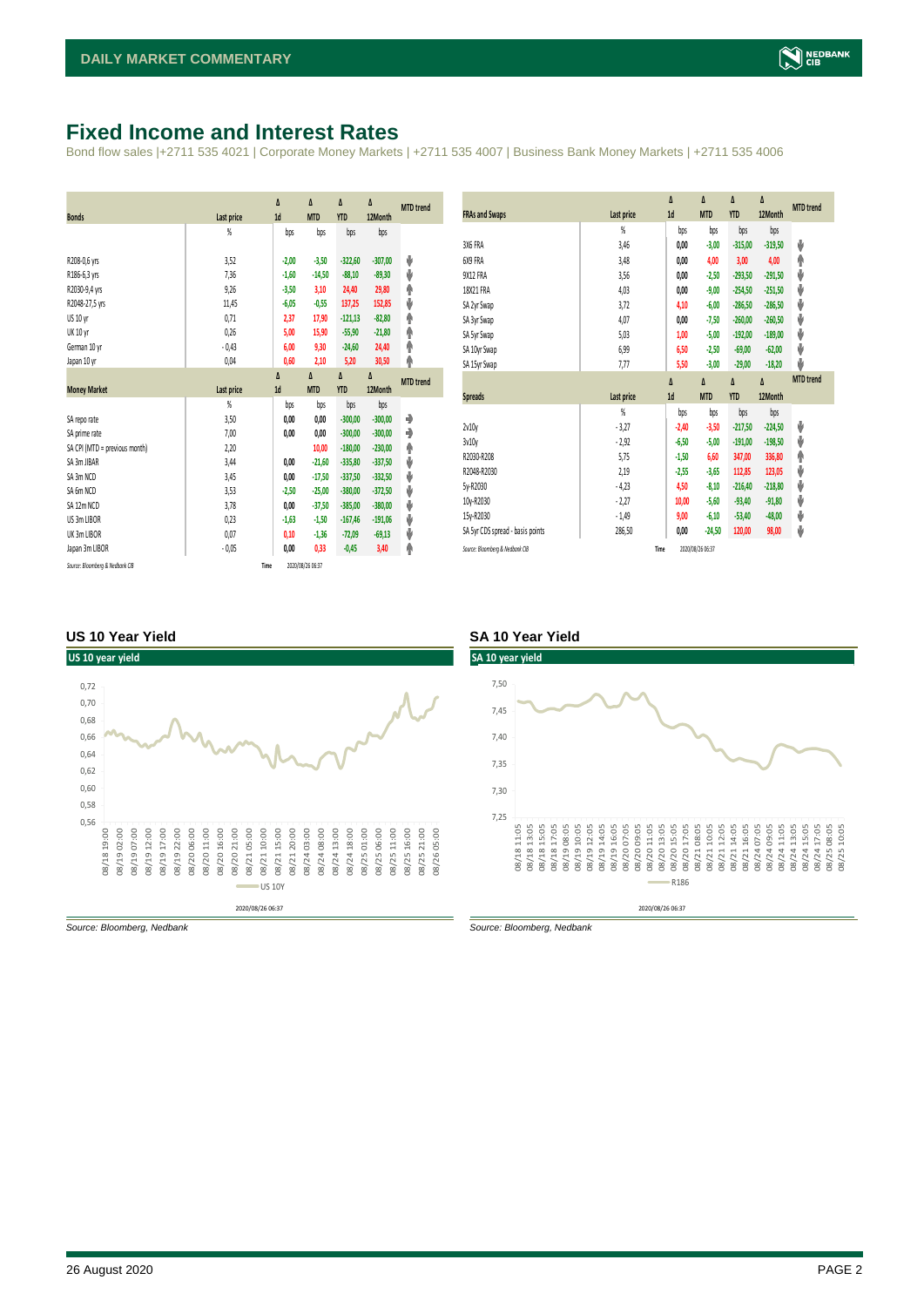

# <span id="page-2-0"></span>**Currencies**

Business Banking FX | +27 11 535 4003 | Corporate FX | +2711 535 4002 | Institutional FX | +2711 535 4005

- The local trading session got underway with the rand trading in the low 16.90s. In another resilient session for the local unit, driven by improved sentiment towards risk and a lack of real liquidity, the rand managed to reach a best level of 16.7225 on the day, although it did lose some ground going into the local close, ending the session around the 16.8200 level. Activity in the overnight sessions was again subdued; this morning, the rand is currently trading at 16.8150, the EURZAR is trading at 19.8590 and the GBPZAR is trading at 22.0885.
- The international markets continued to trade within limited ranges as the European summer holidays continue. The EURUSD traded between 1.1795 and 1.1843; this morning, it is currently at 1.1812. The GBPUSD traded between 1.3059 and 1.3169; it is currently at 1.3136. Gold continued its decline as demand for risk assets remained resilient; this morning, it currently trades at 1,925.15, some USD17 off from the same time yesterday.
- Data releases scheduled for today: locally, we have CPI; no releases from Europe or the UK; and from the US, we have mortgage applications and durable goods, and the Fed's Barkin is scheduled to speak.
- Yesterday, the rand continued on its steadily improving trajectory, trading marginally short of the technical objective around the 16.7000 level as the major currency pairs remained within relatively confined ranges and risk traded broadly firmer as tensions between the US and China appear to be subsiding.

|                                 |            | X <sub>A</sub> | X <sub>A</sub>   | $% \Delta$ | $% \Delta$ | <b>MTD</b> trend | <b>USD trend</b>    |
|---------------------------------|------------|----------------|------------------|------------|------------|------------------|---------------------|
| <b>Majors</b>                   | Last price | $-1d$          | <b>MTD</b>       | <b>YTD</b> | 12Month    |                  |                     |
| GBPUSD                          | 1.31       | $-0,12$        | 0.39             | $-0.91$    | 7.52       | ŵ                | <b>USD</b> weakness |
| <b>EURUSD</b>                   | 1.18       | $-0,16$        | 0.32             | 5,38       | 6.43       | Ŵ                | USD weakness        |
| <b>USDJPY</b>                   | 106,41     | 0.02           | 0.55             | 2,07       | 0.27       | Ŵ                | USD strength        |
| <b>USDAUD</b>                   | 1,39       | 0,06           | $-0,65$          | $-2,41$    | $-5,77$    | J                | USD weakness        |
|                                 |            | $X\Delta$      | X <sub>A</sub>   | $% \Delta$ | $% \Delta$ | <b>MTD</b> trend | ZAR trend           |
| <b>Rand crosses</b>             | Last price | $-1d$          | <b>MTD</b>       | <b>YTD</b> | 12Month    |                  |                     |
| <b>USDZAR</b>                   | 16,80      | $-0.34$        | $-1.62$          | 16,66      | 8.99       | ψ                | ZAR strength        |
| GBPZAR                          | 22,06      | $-0,45$        | $-1,23$          | 15,86      | 15,33      | ψ                | ZAR strength        |
| <b>FURZAR</b>                   | 19,85      | $-0.51$        | $-1.28$          | 20,92      | 14.48      | ψ                | ZAR strength        |
| AUDZAR                          | 12,08      | $-0,30$        | $-0,97$          | 18,54      | 14,23      | ψ                | ZAR strength        |
| ZARJPY                          | 6,34       | 0,35           | 2,12             | $-22,40$   | $-9,58$    | ٨                | ZAR strength        |
|                                 |            | $X\Delta$      | $X\Delta$        | $% \Delta$ | $% \Delta$ | <b>MTD</b> trend | ZAR trend           |
| <b>African FX</b>               | Last price | $-1d$          | <b>MTD</b>       | <b>YTD</b> | 12Month    |                  |                     |
| ZARMWK (Malawian kwacha)        | 44,39      | 0,45           | 2,67             | $-18,70$   | $-7,89$    | Φ                | ZAR strength        |
| ZARBWP (Botswana pula)          | 0.69       | 0.34           | 1.55             | $-10,55$   | $-6,13$    | Ŵ                | ZAR strength        |
| ZARKES (Kenyan shilling)        | 6,44       | 0,33           | 2.11             | $-12,33$   | $-4,86$    | Φ                | ZAR strength        |
| ZARMUR (Mauritian rupee)        | 2.37       | $-0.56$        | 1.67             | $-9.72$    | 0.36       | Ą                | ZAR strength        |
| ZARNGN (Nigerian naira)         | 23,03      | 0,32           | 1.03             | $-13,11$   | $-3,08$    | Φ                | ZAR strength        |
| ZARGHS (Ghanian cedi)           | 0.34       | 0.29           | 1.60             | $-18,61$   | $-4.57$    | φ                | ZAR strength        |
| ZARZMW (Zambian kwacha)         | 1,15       | 0.37           | 7.01             | 12,84      | 25,43      | 4                | ZAR strength        |
| ZARMZN (Mozambican metical)     | 4,25       | 0.32           | 2,36             | $-3,54$    | 5,37       | A                | ZAR strength        |
|                                 |            | X <sub>A</sub> | X <sub>A</sub>   | $% \Delta$ | $% \Delta$ | <b>MTD</b> trend | <b>USD</b> trend    |
| <b>Emerging Market FX</b>       | Last price | $-1d$          | <b>MTD</b>       | <b>YTD</b> | 12Month    |                  |                     |
| <b>USDBRL</b> (Brazilian Real)  | 5,51       | $-1,86$        | 5.22             | 26,84      | 24,54      | ŵ                | USD strength        |
| USDTRY (Turkish Lira)           | 7,39       | 0,04           | 5.69             | 19,51      | 21,23      | φ                | USD strength        |
| USDMXN (Mexican Peso)           | 21,92      | 0.04           | $-1.62$          | 13,67      | 9.10       | ψ                | <b>USD</b> weakness |
| <b>USDINR</b> (Indian Rupee)    | 74,31      | $-0,03$        | $-0,67$          | 3,95       | 3,08       | ψ                | USD weakness        |
| <b>USDRUB (Russian Ruble)</b>   | 75,31      | 0.88           | 1.23             | 17,69      | 12.29      | Ŵ                | USD strength        |
| Source: Bloomberg & Nedbank CIB |            | Time           | 2020/08/26 06:37 |            |            |                  |                     |

• Possible trading range for the rand today: 16.6000 to 17.1000

*\*Please note that the sign on the % change reflects the change on the headline number. The narrative indicates the trend direction over the month. For trade in any of these currencies, contact our FX dealing desks*



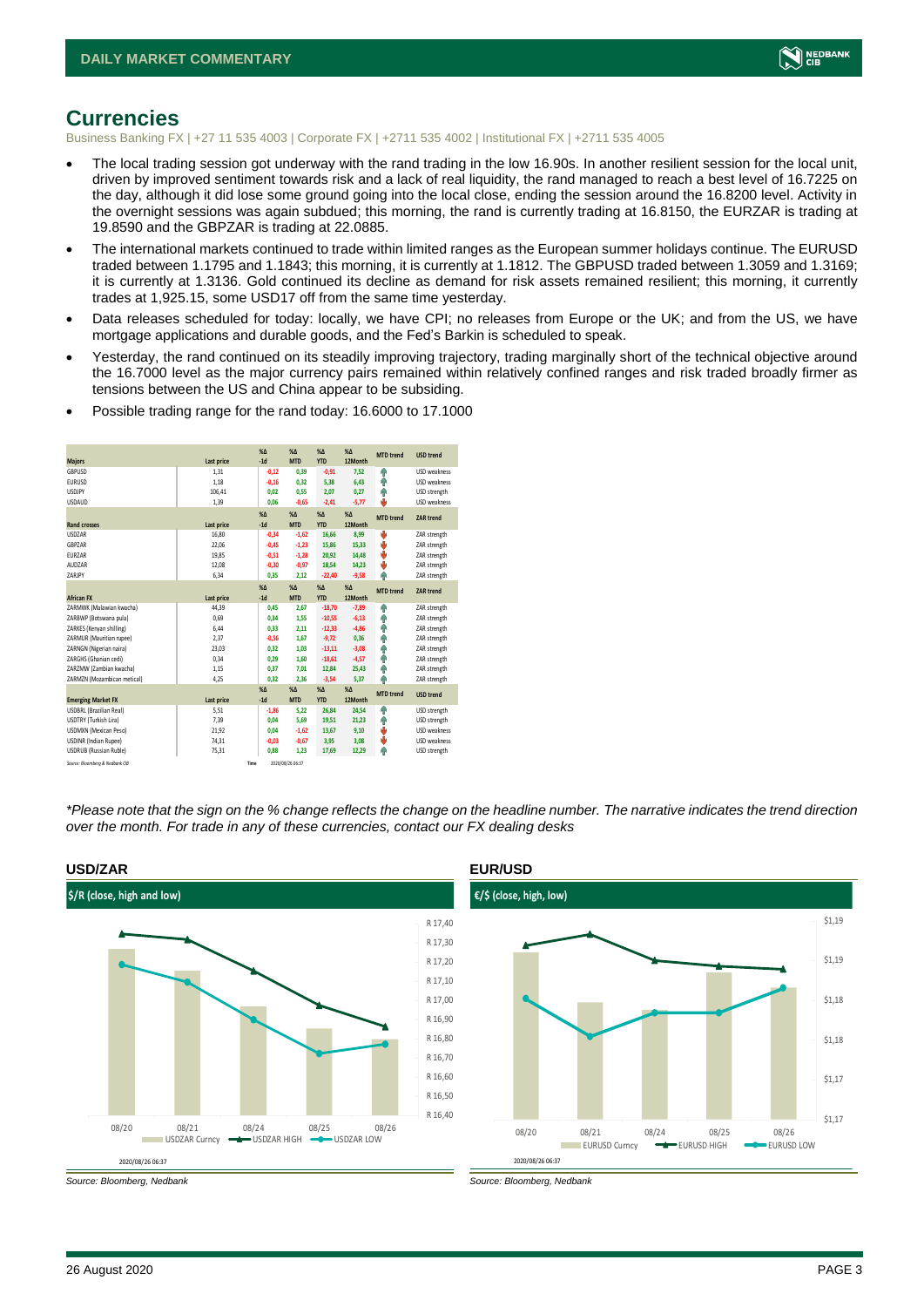

### <span id="page-3-0"></span>**Commodities**

Nedbank CIB Market Commentary | CIBMarketComm@Nedbank.co.za | +27 11 537 4091| +27 11 535 4038

- Oil held at a five-month high as Hurricane Laura bore down on key refining facilities on the U.S. Gulf Coast and an industry report added to optimism that American energy demand is recovering.
- Gold prices were mostly unchanged, as worries over the global economic outlook from rising Covid-19 cases offset an uptick in risk sentiment driven by signs of progress in U.S.-China trade negotiations.
- Base metals mixed as Nickel rose for a fourth day to the highest in nine months as pandemic-driven disruptions tightened ore supply.

|                                 |            | $%$ $\Delta$ | %Δ               | $%$ $\Delta$ | $\%$ $\Delta$ | <b>MTD</b> trend |
|---------------------------------|------------|--------------|------------------|--------------|---------------|------------------|
| <b>Commodities</b>              | Last price | $-1d$        | <b>MTD</b>       | <b>YTD</b>   | 12Month       |                  |
| Brent near future (\$)          | 46,02      | 0,35         | 6,28             | $-30,27$     | $-21,60$      | φ                |
| WTI crude (\$)                  | 43,35      | 0,00         | 7,65             | $-29,00$     | $-19,18$      | Ĥ                |
| Gold spot (\$)                  | 1926.66    | $-0,08$      | $-2.49$          | 26,98        | 26,15         | ŵ                |
| Platinum spot (\$)              | 928,36     | $-0,27$      | 2,57             | $-3,95$      | 8,44          | q                |
| SA white maize spot (R)         | 3 019.00   | 2,13         | 11.77            | 16,12        | 9,38          | Ĥ                |
| Source: Bloombera & Nedbank CIB |            | Time         | 2020/08/26 06:37 |              |               |                  |



*Source: Bloomberg, Nedbank*





*Source: Bloomberg, Nedbank Source: Bloomberg, Nedbank*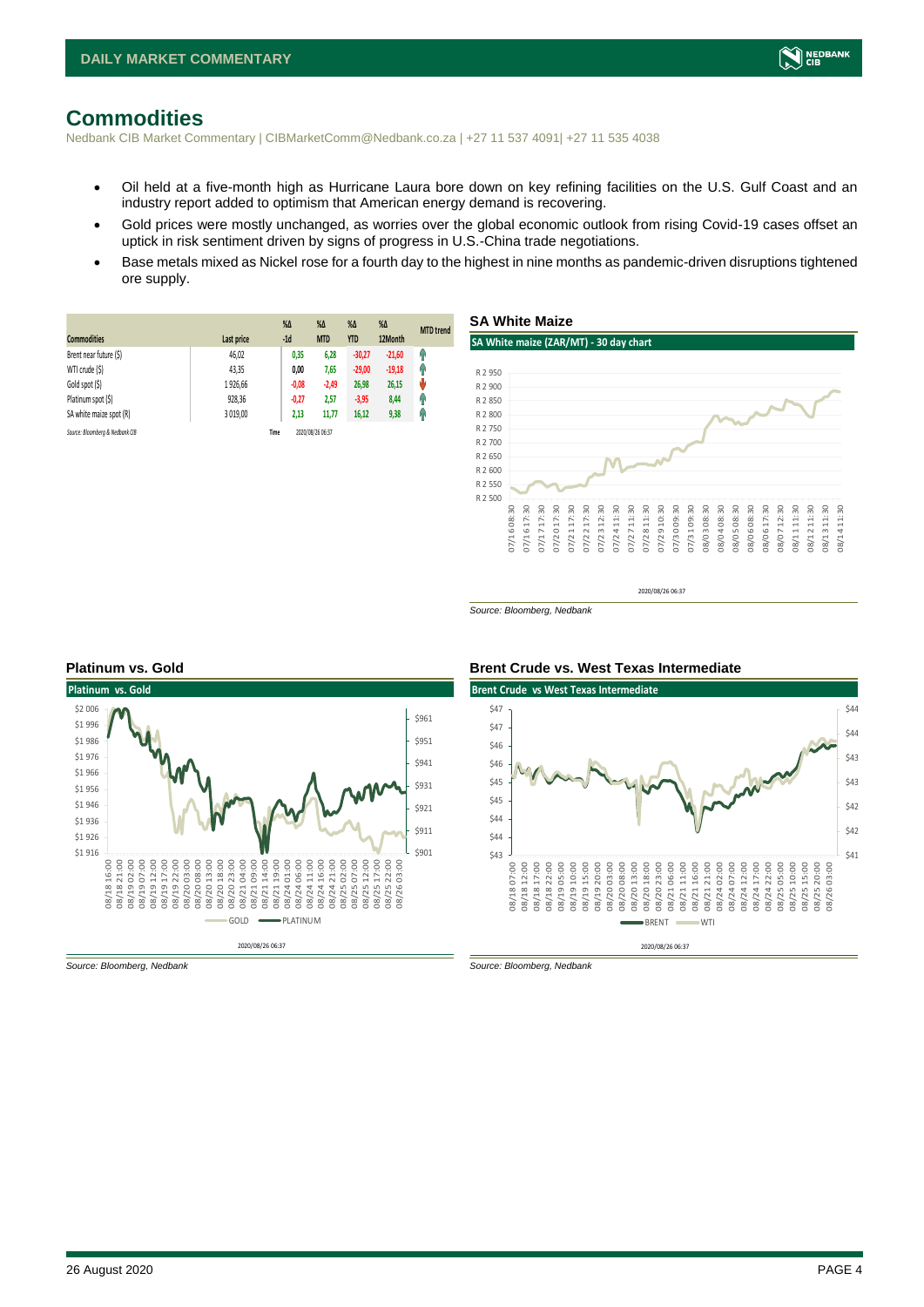# <span id="page-4-0"></span>**Equities**

Cash equities | +2711 535 4030/31

#### **South Africa**

• Top40 -1%; unable to hold on to initial gains, the market declined into the close and finished at its lows – close to 40% of the overall trade in only five names: NPN, PRX, REM, CPI and SSW. On the earnings front, both IPL and SPG released solid nrs. IPL – top line intact, cash flow good and balance sheet fair/SPG – solid on outstanding cash/balance sheet management. SUI's trading statement hit at the close, showing HEPS down more than 100%. REM (-0.2%) fared well after the small placement – our pad was better for sale. Worth noting: turnover on the lower end at R18.8bn.

#### **UK/Europe**

• European equities reversed gains in afternoon trading, with energy and mining shares leading the losses, after US consumer confidence data for August disappointed the market. The Stoxx 600 slipped 0.3%, undoing an advance of as much as 0.9%. Oil and gas stocks led the losses to slip 1.4%, while travel and leisure stocks were the top performers, up 1.4%. Euro Stoxx 50 down 0.1%, FTSE 100 down 1.1%, DAX unchanged, CAC 40 unchanged, FTSEMIB down 0.4%, IBEX 35 unchanged, AEX Index down 0.2%, Swiss Market Index down 0.7%. Credit: iTraxx Main up 1.0bps at 54.8, iTraxx Crossover up 2.6bps at 329.1.

#### **USA**

• Stock indices closed mostly higher as gains in technology, communication services and healthcare stocks outweighed losses in energy, utilities and other sectors. S&P closed 0.36% higher at 3,443.62, the Nasdaq advanced 0.76% to 11,466.47 and Facebook climbed more than 3% to lead both benchmarks higher. Amazon, Alphabet and Microsoft were all up more than 1%. The Dow dropped 60.02 points to close at 28,248.44 and snapped a three-day winning streak. Apple pulled back by 0.8%. Boeing also contributed to the Dow's decline, falling 2%. Russell 2000 gained 0.2%, VIX down 1.52% to 22.03.

#### **Asia**

- Asian markets slipped and US futures struggled for direction as another record-breaking day on Wall Street failed to sway investors as optimism on US-China trade talks dissipated while Treasuries ticked higher.
- The PBoC has injected CNY740bn into the financial system via open-market operations in August, including CNY50bn on Wednesday, strengthening the daily reference rate by 0.15% to 6.907.

| <b>Developed Markets</b>        | Last price    | $\%$ $\Delta$<br>$-1d$ | $\%$ $\Delta$<br><b>MTD</b> | $\%$ $\Delta$<br><b>YTD</b> | $\%$ $\Delta$<br>12Month | 2019<br>Performance | <b>MTD</b> trend |
|---------------------------------|---------------|------------------------|-----------------------------|-----------------------------|--------------------------|---------------------|------------------|
| Dow Jones                       |               |                        |                             |                             |                          |                     |                  |
|                                 | 28 248,44     | $-0,21$                | 6,89                        | $-1,02$                     | 9,07                     | 22,34               | ۸                |
| Nasdao                          | 11 466.47     | 0.76                   | 6.71                        | 27,79                       | 46.00                    | 35,23               | ۸                |
| S&P 500                         | 3 443,62      | 0,36                   | 5,27                        | 6,59                        | 19,64                    | 28,88               | ł                |
| DJ Eurostoxx 50                 | 3329,71       | $-0,06$                | 4,90                        | $-11,09$                    | $-0,57$                  | 25,12               | ۸                |
| DAX                             | 13 061,62     | $-0.04$                | 6.08                        | $-1,41$                     | 12.04                    | 25,22               | Ĥ                |
| CAC                             | 5 008.27      | 0.01                   | 4.69                        | $-16,22$                    | $-6,41$                  | 26,46               | Ĥ                |
| <b>FTSE</b>                     | 6037,01       | $-1,11$                | 2,36                        | $-19,96$                    | $-14,91$                 | 12,00               | ٨                |
| ASX200                          | 6 109,70      | $-0,84$                | 3,07                        | $-8,59$                     | $-5,13$                  | 13,38               | ۸                |
| Nikkei 225                      | 23 262,80     | $-0.15$                | 7,15                        | $-1,66$                     | 14,82                    | 20,93               | ۸                |
| MSCI World                      | 2 4 2 2.95    | 0,24                   | 5,12                        | 2,73                        | 15,09                    | 25,19               | ۸                |
|                                 |               | $\sqrt{\Lambda}$       | $\%$ $\Delta$               | $\%$ $\Delta$               | $\%$ $\Delta$            | 2019                |                  |
| <b>Emerging Markets</b>         | Last price    | $-1d$                  | <b>MTD</b>                  | <b>YTD</b>                  | 12Month                  | Performance         | <b>MTD</b> trend |
| Hang Seng                       | 25 432,47     | $-0,21$                | 3,40                        | $-9,78$                     | $-0.97$                  | 9,07                | ۸                |
| Shanghai                        | 3 3 3 7 , 0 3 | $-1,08$                | 0.82                        | 9,41                        | 16,53                    | 23,72               | ۸                |
| Brazil Bovespa                  | 102 117,60    | $-0.18$                | $-0.77$                     | $-11,70$                    | 5,90                     | 27,07               | J                |
| India - NSE                     | 38 892,34     | 0,12                   | 3,42                        | $-5, 72$                    | 3,73                     | 14,38               | ۸                |
| Russia Micex                    | 3 0 29,05     | $-0.01$                | 4.03                        | $-0,55$                     | 13,95                    | 28,21               | ۸                |
| <b>MSCI Emerging</b>            | 1 1 1 4, 7 2  | 0,59                   | 3,32                        | 0,01                        | 16,02                    | 15,38               | ۸                |
|                                 |               | $\%$ $\Delta$          | $\%$ $\Delta$               | $\%$ $\Delta$               | $\%$ $\Delta$            | 2019                | <b>MTD</b> trend |
| <b>SA Indices</b>               | Last price    | $-1d$                  | <b>MTD</b>                  | <b>YTD</b>                  | 12Month                  | Performance         |                  |
| JSE All Share                   | 56 114,23     | $-0.90$                | 0.70                        | $-1,70$                     | 4,28                     | 8,24                | ۸                |
| Top 40                          | 51 767,88     | $-0,94$                | 0,78                        | 1,87                        | 7,75                     | 8,75                | ۸                |
| Resi 10                         | 55 168,44     | $-2,53$                | $-0.70$                     | 11,99                       | 29,55                    | 20,01               | J                |
| Indi 25                         | 75 395,83     | 0,06                   | 1,19                        | 8,79                        | 8,89                     | 8,82                | φ                |
| Fini 15                         | 10 451.95     | $-0,06$                | 2.91                        | $-33,32$                    | $-29,10$                 | $-4,30$             | ۸                |
| Source: Bloomberg & Nedbank CIB |               | Time                   | 2020/08/26 06:37            |                             |                          |                     |                  |

#### **Short Term Performance of SA Equity Indices**





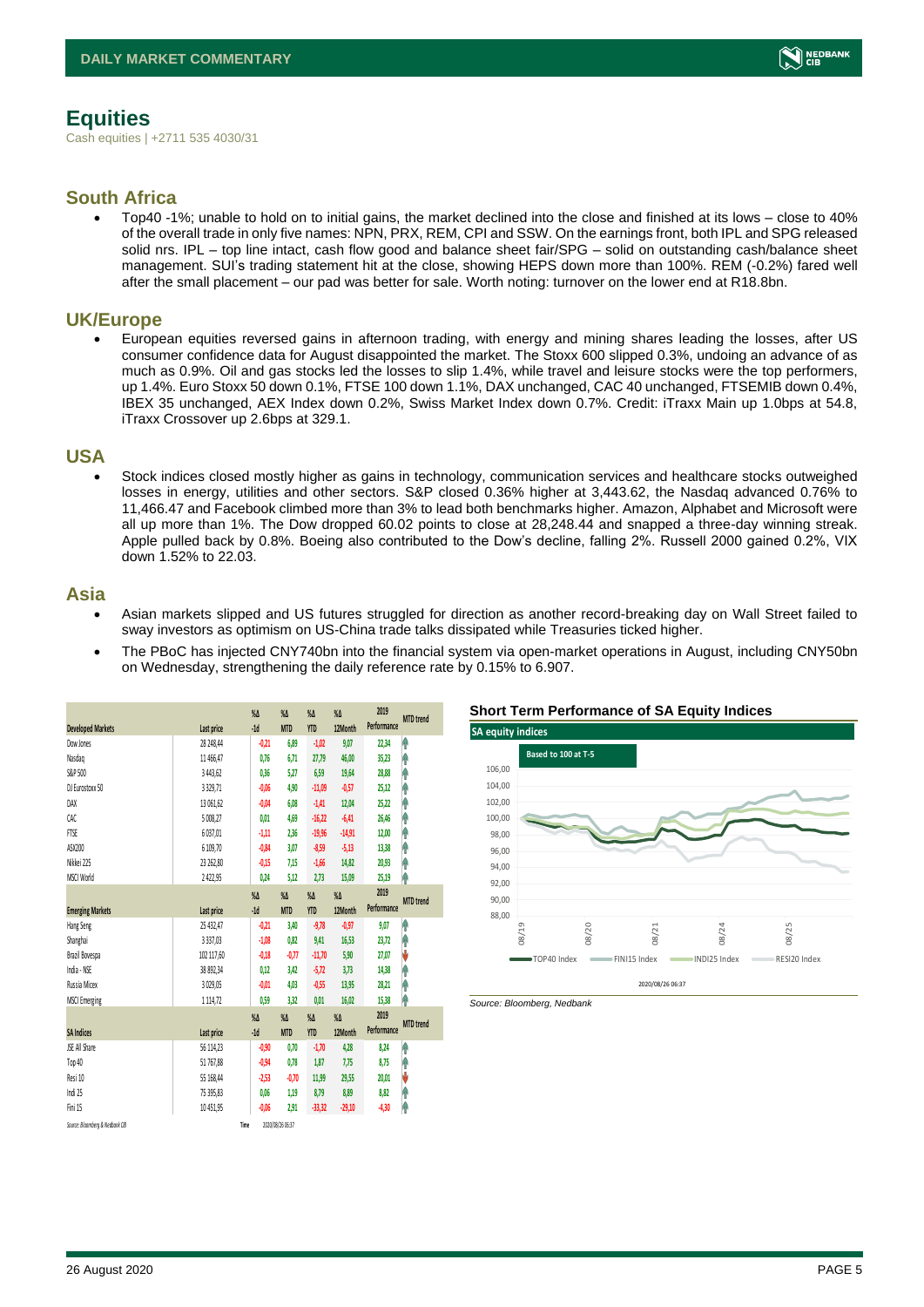# <span id="page-5-0"></span>**Last Day To Trade**

Susan Correia | Scorreia@Nedbankcapital.co.za | +27 11 295 8227

| <b>SHARE CODE</b>     | <b>SHARE NAME</b>           | <b>DIVIDEND / INTEREST RATE</b>            |
|-----------------------|-----------------------------|--------------------------------------------|
| <b>25 August 2020</b> |                             |                                            |
| AMS                   | Anglo American Plat Ltd     | dividend @ 1023cps                         |
| <b>FSRP</b>           | <b>Firstrand Ltd B Pref</b> | dividend @ 305.96624cps                    |
| <b>PSG</b>            | PSG Group Ltd               | Unbundling: 14 CPI shares per 100 PSG held |
| RNI                   | Reinet Investments SCA      | dividend $@394.0619$ cps                   |

*Source: JSE*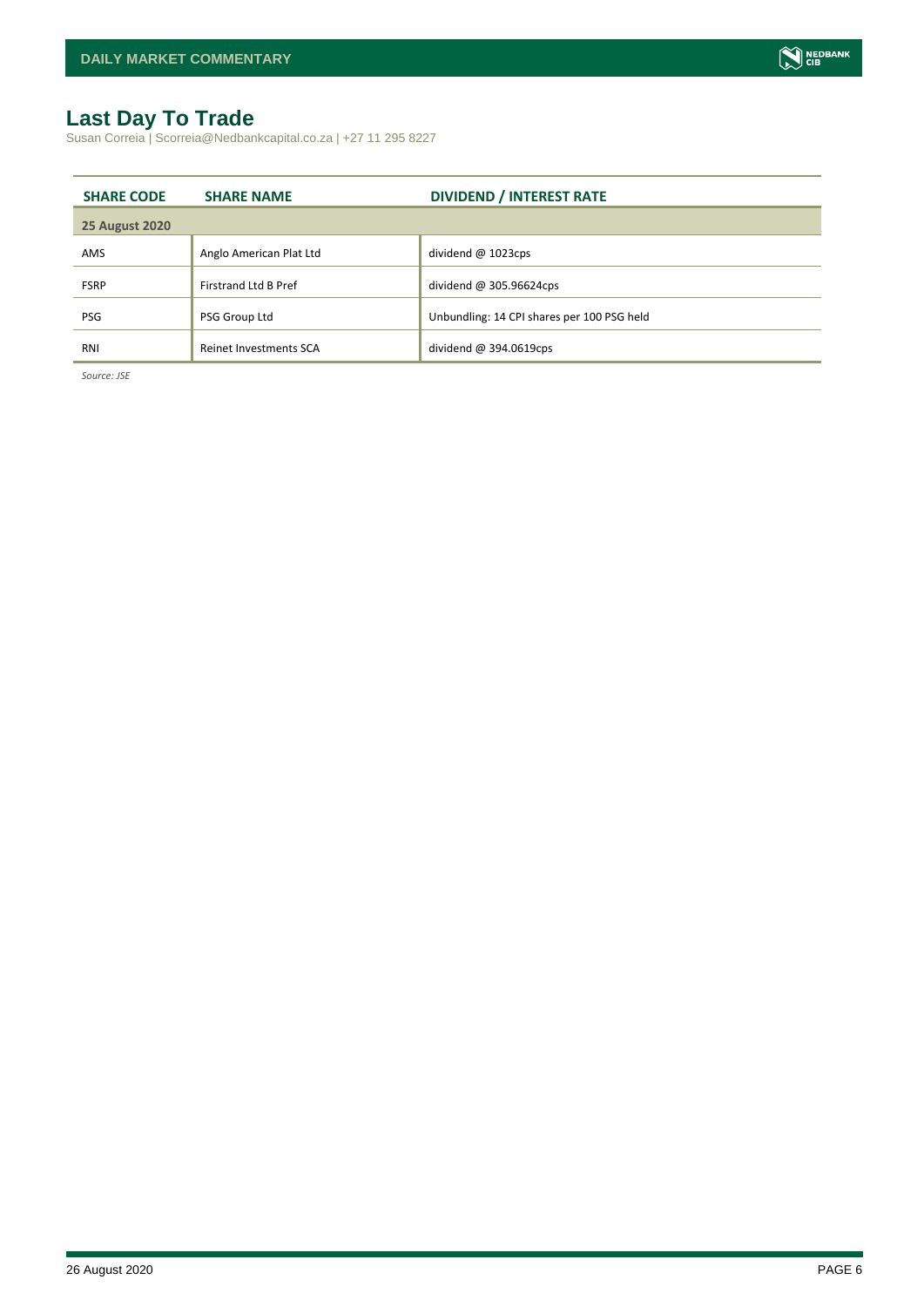# <span id="page-6-0"></span>**JSE Performance**

Nedbank CIB Market Commentary | CIBMarketComm@Nedbank.co.za | +27 11 537 4091

|                                    |             | $\%$ $\Delta$ | %Δ         | %Δ       | %Δ       | 2019        | <b>MTD</b> trend |
|------------------------------------|-------------|---------------|------------|----------|----------|-------------|------------------|
| Top40 constituents                 | Last price  | $-1d$         | <b>MTD</b> | YTD      | 12Month  | Performance |                  |
| ABG: Absa Group Ltd                | 84,74       | 2,10          | 6,89       | $-43,24$ | $-43,88$ | $-7,74$     | φ                |
| AGL: Anglo American Plc            | 409,72      | $-3,52$       | $-2,02$    | 2,73     | 31,32    | 23,76       | V                |
| AMS: Anglo American Platinum Ltd   | 1 2 3 2, 76 | $-3,52$       | $-5,47$    | $-3,63$  | 49,17    | 143,03      | V                |
| ANG: Anglogold Ashanti Ltd         | 467,58      | $-2,99$       | $-15,71$   | 47,73    | 34,76    | 74,14       | ψ                |
| APN : Aspen Pharmacare Holdings Lt | 143,00      | $-1,30$       | 7,97       | 19,95    | 101,35   | $-11,57$    | φ                |
| BHP: Bhp Group Plc                 | 379,33      | $-2,22$       | 2,56       | 15,03    | 20,98    | 8,56        | φ                |
| BID: Bid Corp Ltd                  | 249,68      | $-0,53$       | $-11,05$   | $-24,39$ | $-16,96$ | 24,61       | ψ                |
| BTI: British American Tobacco Plc  | 568,56      | $-2,21$       | $-1,33$    | $-4,82$  | 3,20     | 27,29       | V                |
| BVT: Bidvest Group Ltd             | 145,52      | $-2,29$       | 10,31      | $-28,93$ | $-16,60$ | $-1,01$     | φ                |
| CFR : Financiere Richemont-Dep Rec | 110,19      | $-0,82$       | 3,43       | 0,60     | $-6,41$  | 16,96       | Ą                |
| CLS : Clicks Group Ltd             | 248,32      | $-1,34$       | 8,78       | $-3,22$  | 29,68    | 34,02       | φ                |
| CPI : Capitec Bank Holdings Ltd    | 951,60      | 2,32          | 7,63       | $-34,20$ | $-13,49$ | 29,35       | φ                |
| DSY: Discovery Ltd                 | 127,54      | 1,58          | 15,08      | 5,73     | 23,16    | $-24,51$    | φ                |
| EXX : Exxaro Resources Ltd         | 143,97      | $-2,29$       | 7,16       | 9,78     | 19,70    | $-4,88$     | φ                |
| FSR: Firstrand Ltd                 | 39,60       | 0,48          | 2,01       | $-36,94$ | $-31,98$ | $-4,21$     | φ                |
| GFI: Gold Fields Ltd               | 206,19      | $-2,63$       | $-7,35$    | 115,07   | 121,95   | 94,30       | ψ                |
| GRT : Growthpoint Properties Ltd   | 13,44       | $-0,44$       | 1,13       | $-39,21$ | $-41,41$ | $-5,11$     | Ą                |
| IMP : Impala Platinum Holdings Ltd | 158,15      | $-5,24$       | 4,82       | 10,19    | 96,46    | 291,28      | φ                |
| INL: Investec Ltd                  | 32,73       | $-0,49$       | $-1,53$    | $-44,47$ | $-39,69$ | 5,01        | ψ                |
| INP: Invested Plc                  | 32,57       | $-0,06$       | $-3,35$    | $-50,45$ | $-46,35$ | 2,89        | ψ                |
| MCG: Multichoice Group Ltd         | 105,10      | $-0,30$       | $-0,43$    | $-9,79$  | $-22,95$ |             | V                |
| MNP: Mondi Plc                     | 330,68      | 0,48          | 7,46       | 1,35     | 12,51    | 7,31        | φ                |
| MRP : Mr Price Group Ltd           | 126,41      | 1,06          | $-0,22$    | $-30,73$ | $-19,61$ | $-25,86$    | ψ                |
| MTN: Mtn Group Ltd                 | 65,50       | $-3,29$       | 10,75      | $-20,60$ | $-35,29$ | $-7,31$     | φ                |
| NED: Nedbank Group Ltd             | 112,12      | 1,39          | 6,80       | $-47,68$ | $-49,36$ | $-21,99$    | φ                |
| NHM: Northam Platinum Ltd          | 152,97      | $-4,32$       | 14,13      | 23,74    | 137,16   | 185,76      | φ                |
| NPN : Naspers Ltd-N Shs            | 3 1 1 3, 54 | 1,46          | $-1,08$    | 35,92    | 34,94    | 19,65       | V                |
| NRP : Nepi Rockcastle Plc          | 85,18       | $-1,53$       | $-4,28$    | $-31,21$ | $-35,41$ | 9,58        | ψ                |
| OMU: Old Mutual Ltd                | 12,51       | $-2,80$       | 9,07       | $-36,37$ | $-30,88$ | $-12,23$    | φ                |
| PRX: Prosus Nv                     | 1673,60     | 1,22          | 1,49       | 58,79    |          |             | φ                |
| REM : Remgro Ltd                   | 94,25       | $-0,24$       | 1,97       | $-33,88$ | $-23,30$ | 0,13        | φ                |
| RMH: Rmb Holdings Ltd              | 1,34        | 3,08          | $-1,47$    | $-1,16$  | 15,65    | 1,96        | ψ                |
| RNI : Reinet Investments Sca       | 325,46      | $-0,28$       | 0,48       | 17,28    | 28,32    | 27,03       | φ                |
| SBK: Standard Bank Group Ltd       | 112,61      | $-1,29$       | 3,68       | $-33,10$ | $-33,91$ | $-5,87$     | φ                |
| SHP: Shoprite Holdings Ltd         | 118,05      | $-2,37$       | 12,89      | $-6,25$  | 3,43     | $-33,78$    | φ                |
| SLM : Sanlam Ltd                   | 59,68       | $-0,53$       | $-1,86$    | $-24,55$ | $-15,65$ | $-0,88$     | ψ                |
| SOL: Sasol Ltd                     | 148,04      | 1,75          | 8,66       | $-51,22$ | $-44,35$ | $-28,59$    | φ                |
| SPP: Spar Group Limited/The        | 171,96      | $-1,68$       | 4,22       | $-12,94$ | 2,40     | $-4,81$     | φ                |
| SSW : Sibanye Stillwater Ltd       | 48,01       | $-2,02$       | $-0,39$    | 33,77    | 134,42   | 258,18      | V                |
| VOD: Vodacom Group Ltd             | 134,98      | $-1,61$       | 5,10       | 17,07    | 21,69    | $-12,65$    | φ                |
| WHL: Woolworths Holdings Ltd       | 34,41       | 0,06          | 8,45       | $-29,20$ | $-32,98$ | $-11,78$    | φ                |
|                                    |             |               |            |          |          |             |                  |

<span id="page-6-1"></span> $Source: Bloomberg & Nedbank *CB*$ 

Time 2020/08/26 06:37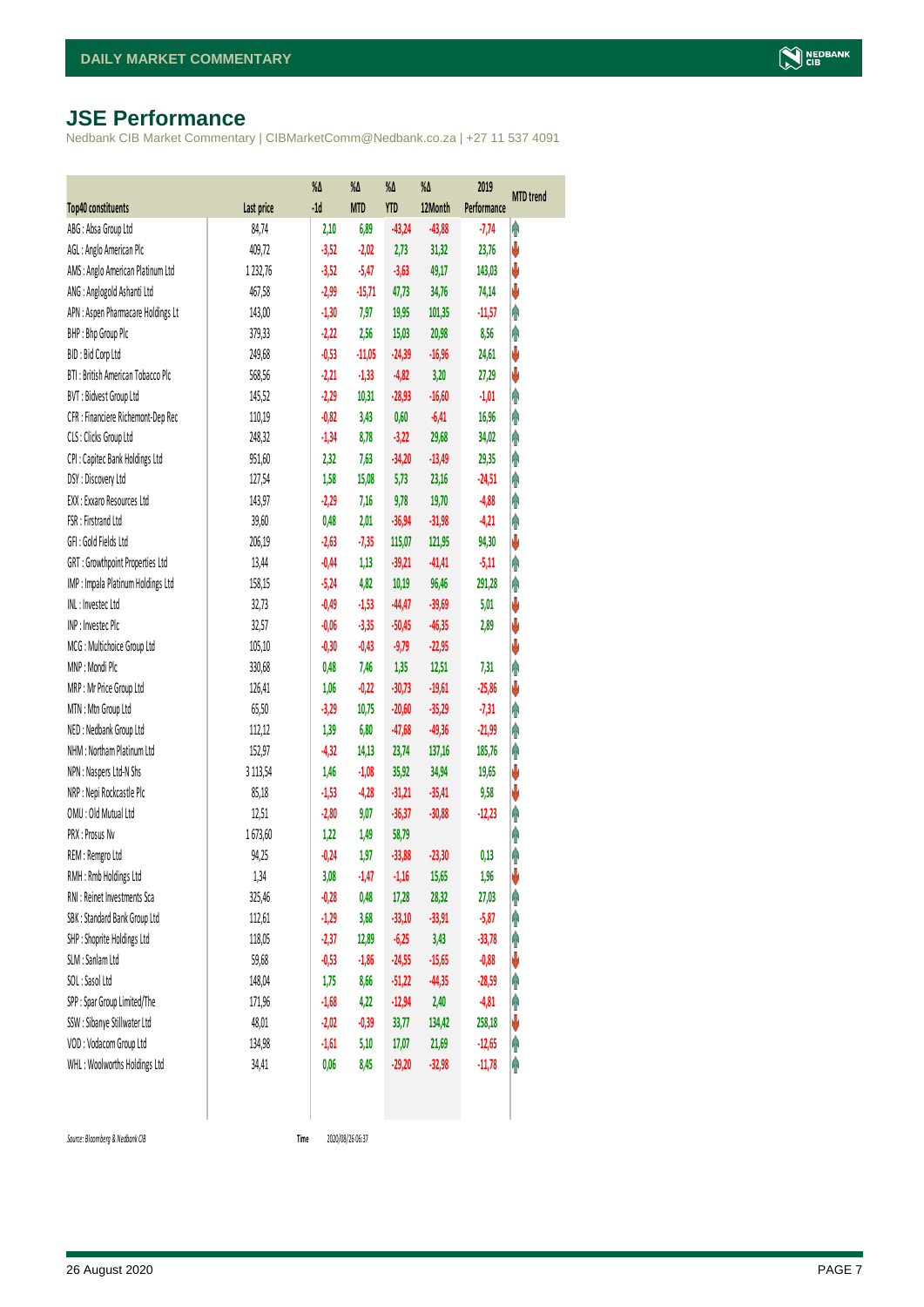# <span id="page-7-0"></span>**Economic Calendar**

Nedbank CIB Market Commentary | CIBMarketComm@Nedbank.co.za | +27 11 537 4091

|                          | Country | Event                            | Period      | Survey     | Actual                   | Prior      | Revised |
|--------------------------|---------|----------------------------------|-------------|------------|--------------------------|------------|---------|
| 25-August                |         |                                  |             |            |                          |            |         |
| 08:00 AM                 | GE      | GDP SA QoQ                       | 2QF         | $-10,10%$  | $-9,70%$                 | $-9,70%$   |         |
| 08:00 AM                 | GE      | <b>GDP NSA YoY</b>               | 2QF         | $-11,70%$  | $-11,30%$                | $-11,30%$  |         |
| 09:00 AM                 | SA      | Leading Indicator                | <b>JUN</b>  |            | 94,1                     | 95,7       | 91,6    |
| 10:00 AM                 | GE      | <b>IFO Expectations</b>          | AUG         | 98,0       | 97,5                     | 97,0       |         |
| 10:00 AM                 | GE      | <b>IFO Current Assessment</b>    | AUG         | 86,2       | 87,9                     | 84,5       |         |
| 10:00 AM                 | GE      | IFO Business Climate             | AUG         | 92,1       | 92,6                     | 90,5       |         |
| 03:00 PM                 | US      | S&P CoreLogic CS 20-City YoY NSA | <b>JUN</b>  | 3,60%      | 3,46%                    | 3,69%      | 3,61%   |
| 04:00 PM                 | US      | Richmond Fed Manufact. Index     | AUG         | 10         | 18                       | 10         |         |
| 04:00 PM                 | US      | Conf. Board Consumer Confidence  | AUG         | 93,0       | 84,8                     | 92,6       | 91,7    |
| 04:00 PM                 | US      | New Home Sales                   | JUL         | 790k       | 901k                     | 776k       | 791k    |
| 04:00 PM                 | US      | New Home Sales MoM               | JUL         | 1,80%      | 13,90%                   | 13,80%     | 15,10%  |
| 26-August                |         |                                  |             |            |                          |            |         |
| 10:00 AM                 | SA      | CPI YoY                          | JUL         | 2,95%      |                          | 2,20%      |         |
| 02:30 PM                 | US      | Cap Goods Orders Nondef Ex Air   | <b>JULP</b> | 1,7%       |                          | 3,4%       |         |
| 02:30 PM                 | US      | Durable Goods Orders             | <b>JULP</b> | 4,7%       |                          | 7,6%       |         |
| 02:30 PM                 | US      | Durables Ex Transportation       | <b>JULP</b> | 2,00%      |                          | 3,60%      |         |
| 27-August                |         |                                  |             |            |                          |            |         |
| 03:30 AM                 | СH      | Industrial Profits YoY           | <b>JUL</b>  |            | $\overline{a}$           | 11,50%     |         |
| 10:00 AM                 | EC      | M3 Money Supply YoY              | <b>JUL</b>  | 9,20%      | $\frac{1}{2}$            | 9,20%      |         |
| 11:30 AM                 | SA      | PPI YoY                          | JUL         | 1,30%      | ٠                        | 0,50%      |         |
| 02:30 PM                 | US      | Core PCE QoQ                     | 2Q S        | $-1,10%$   | $\frac{1}{2}$            | $-1,10%$   |         |
| 02:30 PM                 | US      | GDP Annualized QoQ               | 2Q S        | $-32,50%$  | $\frac{1}{2}$            | $-32,90%$  |         |
| 02:30 PM                 | US      | Personal Consumption             | 2Q S        | -34,60%    |                          | $-34,60$   |         |
| 04:00 PM                 | US      | Pending Home Sales NSA YoY       | JUL         | 0,00%      |                          | 12,70%     |         |
| 05:00 PM                 | US      | Kansas City Fed Manf. Activity   | AUG         | 5,0        |                          | 3,0        |         |
| 28-August                |         |                                  |             |            |                          |            |         |
| 11:00 AM                 | EC      | Economic Confidence              | AUG         | 85,0       | $\overline{\phantom{a}}$ | 82,3       |         |
| 02:00 PM                 | SA      | South Africa Budget              | JUL         | ZAR-116,8b | $\overline{\phantom{a}}$ | ZAR -22,3b |         |
| 02:30 PM                 | US      | Wholesale Inventories MoM        | <b>JULP</b> | $-0,80%$   |                          | $-1,40%$   |         |
| 02:30 PM                 | US      | Advance Goods Trade Balance      | JUL         | USD -72,0b |                          | 00:00      |         |
| 02:30 PM                 | US      | PCE Core YoY                     | JUL         | 1,23%      |                          | 0,95%      |         |
| 02:30 PM                 | US      | PCE Deflator YoY                 | JUL         | 1,00%      |                          | 0,80%      |         |
| 02:30 PM                 | US      | Real Personal Spending           | JUL         | 1,45%      |                          | 5,20%      |         |
| 02:30 PM                 | US      | Personal Income                  | JUL         | $-0,35%$   |                          | $-1,10%$   |         |
| 02:30 PM                 | US      | Personal Spending                | <b>JUL</b>  | 1,50%      |                          | 5,60%      |         |
| 03:45 PM                 | US      | Chicago Purchasing Manager       | AUG         | 52,5       |                          | 51,9       |         |
| 04:00 PM                 | US      | U. of Mich. Sentiment            | AUG F       | 72,8       |                          | 72,8       |         |
|                          |         |                                  |             |            |                          |            |         |
| <b>Source: Bloomberg</b> |         | 2020/08/26 06:33                 |             |            |                          |            |         |